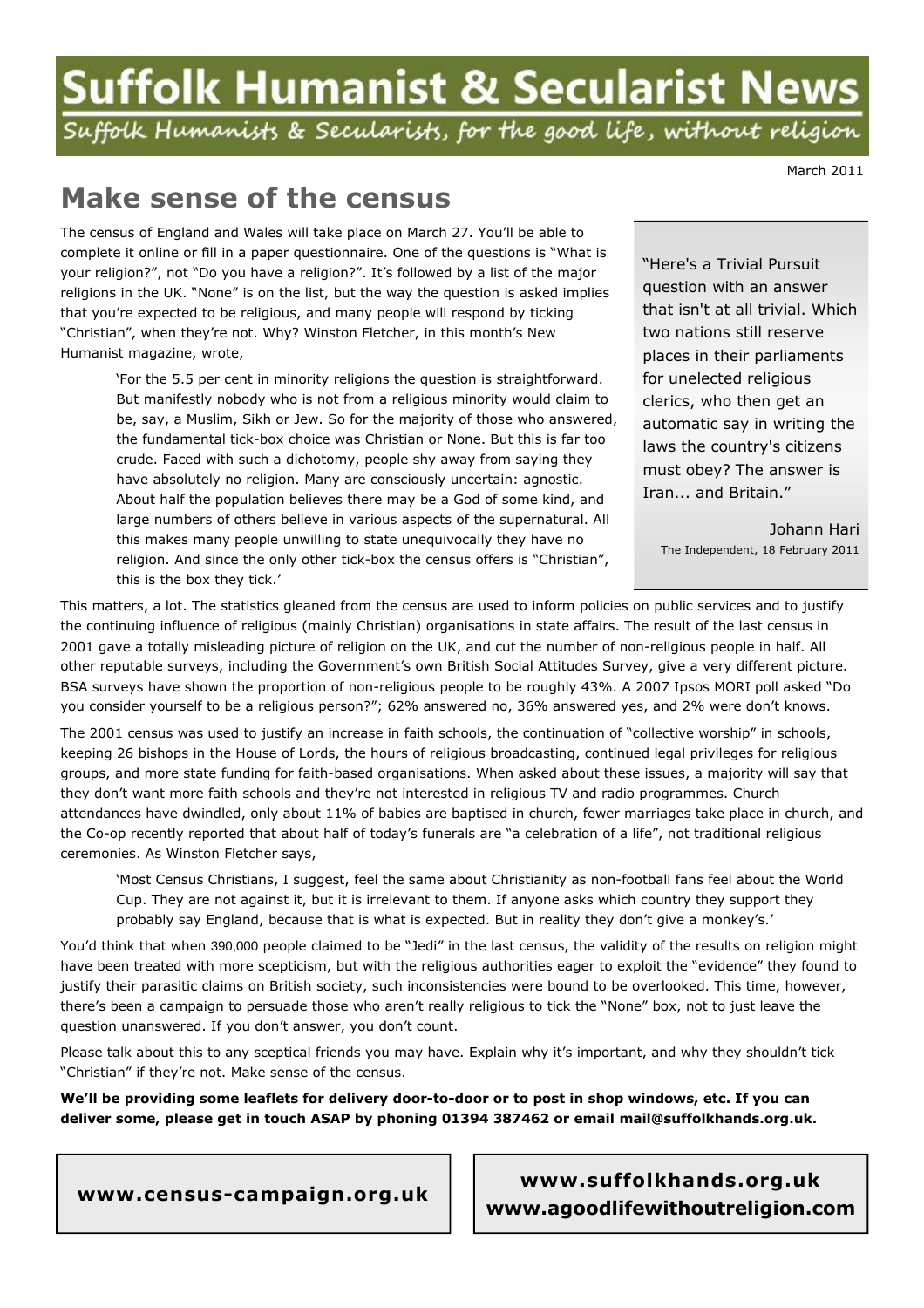#### **The BHA groups questionnaire**  *Denis Johnston*

As you may recall, in January I sent out an invitation to our members to help us respond to the BHA "Working better together" document. Although the committee considered the BHA questionnaire to be poorly constructed and confusing, we considered that it would be better to canvas the views of our members rather than to just respond with our own views. Although this was rather rushed - the deadline was the 31st January - we were pleasantly surprised (indeed impressed) that so many of our members took the time and trouble to respond so rapidly.

We sent out 64 questionnaires (with associated documents) by post and a further 16 by email. By the deadline we'd received 16 postal responses and 4 emailed replies giving an overall response rate of 25%. This, we are told, apparently is remarkably high.

Before giving the results, we should point out that there were two problems with the first group of questions. Firstly, respondents were asked "What are your main current activities and how important do you consider them?" There are two questions in one there that caused some confusion. Secondly the response options included a "We don't do it" column, but it wasn't clear if this was asking if the group didn't do it or the individual didn't. Unfortunately these were the questions provided by the BHA and although tempted to rewrite them, we realised that if we did that we'd actually end up asking entirely different questions. So, for better or worse, we stuck with the original unadulterated BHA version.

That said, most questions had consistent responses. For example almost everyone rated "Providing a place for humanists to meet socially" and "Promotion of Humanism", "Supporting charities" as important or very important.

There was slightly less support for the two "campaigning" issues (National, Local and Other) with just over half saying these were important or very important and most of the others saying they were "neutral".

"Participating in SIFRE and /or SACRE" was generally positive, but answers to this question were omitted by many and some said they did not know what these organisations were.

On BHA "relationships", results were mixed with most supporting BHA fund raising and supporting other secular organisations. However there was also a minority who rated this as unimportant.

Similarly with the Celebrants issues. Most said that we should support both BHA and "local" celebrants but there were a number of votes cast in the "unimportant" boxes. An obvious problem with that question was that "local

Celebrants" were not well defined.

The second group of questions, asked about to what extent members agreed with the BHA view of how groups and the BHA could work better together. These questions were much clearer and with two exceptions there was universal agreement between the membership and the committee. The two exceptions were:

- 1. Encourage people to join the BHA to maintain its financial health. Here over 50% disagreed. Unfortunately (again) this is two questions in one and we do not know if people were voting against joining the BHA per se, or voting against it because they thought it was asking if they should join just to support the financial health of the BHA.
- 2. Engage on behalf of SACREs. There was a substantial "neutral" vote on this and (again) some comments from members that they were not familiar with the role of SACREs.

Finally, on the question concerning whether or not we should become a "branch" of the BHA. Only a small number actually answered this. Those who did were against it. Some commented that they thought we already were a branch. Others commented that they couldn't answer without knowing what difference it would make.

The final question which asked "What do think being a branch would mean?" had few responses but those that were received generally cited "lack of local freedom/ autonomy" and "politicization" as reasons for being against it.

At the time of writing we have not yet seen any national results of the survey from the BHA, but have heard from other groups that their responses were similar to ours.

We understand that there will be a follow up survey – this time to all the BHA members.

Finally – a big thank you to those who took part.

**Holywells High School** in Ipswich, which was placed in "special measures" by Ofsted from 2001- 2004 and threatened by a C of E take-over, has become 'Ipswich Academy', run by a Swedish organisation, Kunskapsskolan.

**Uncaged monkeys**: Prof. Brian Cox, Ben Goldacre, Simon Singh and Robin Ince from 'The Infinite Monkey Cage' on BBC Radio 4 are coming to the Ipswich Regent for a Night of Science and Wonder on 2nd May.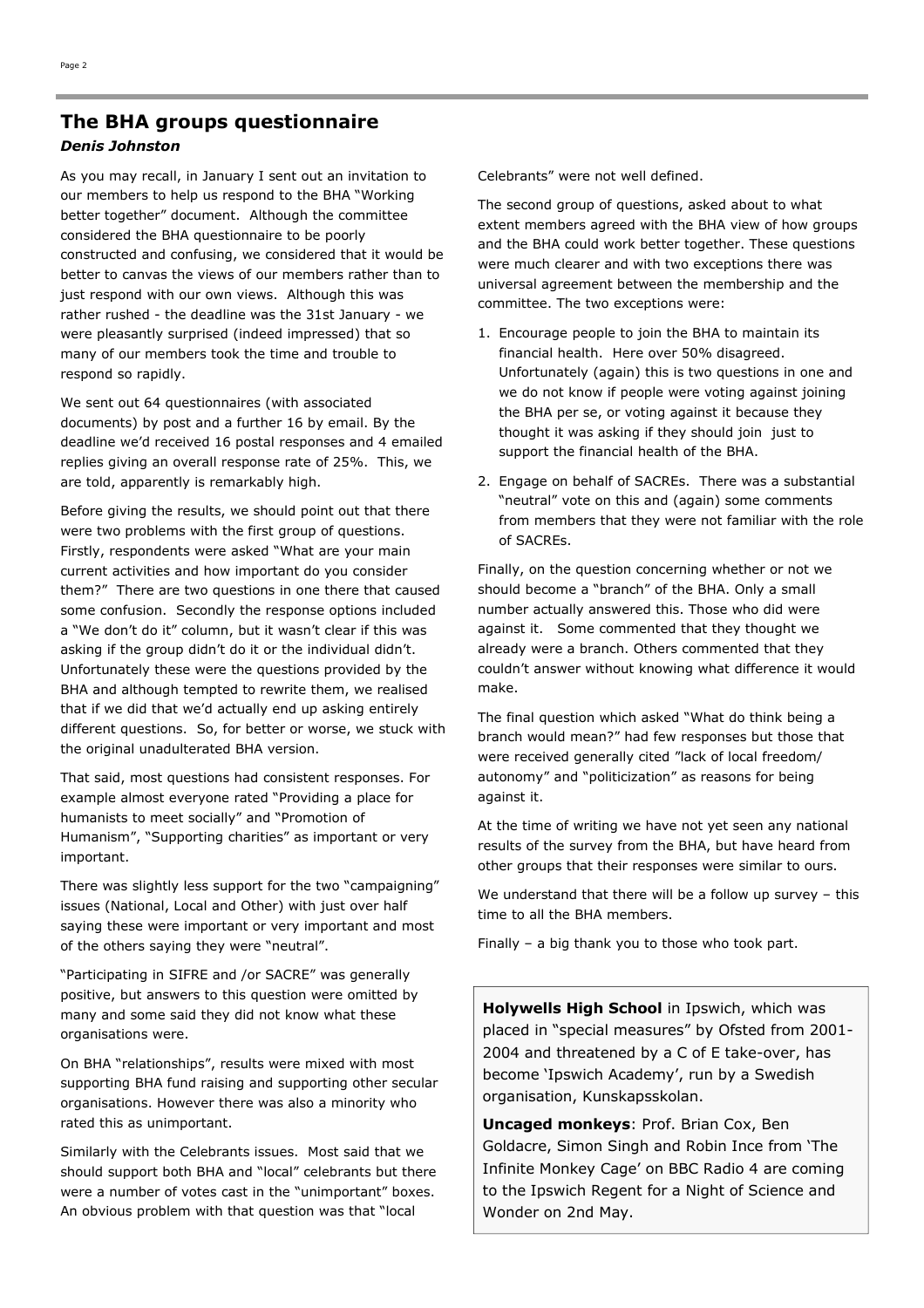## **Christianity & Islam in the modern world**  *John Palmer*

The first SIFRE/UCS Annual Lecture on Inter-Faith Issues was given by Professor Lord Harries of Pentregarth on January 13th on the subject of Christianity and Islam in the Modern World, before an audience of a hundred or more. Richard Harries, latterly Bishop of Oxford, is known for his presentations on BBC Radio 4's Thought for the Day. He also attracted attention with his support of gay priest Canon Jeffrey John and his opposition to the teaching of creationism. Harries divided his lecture into two themes: historical/sociological and interfaith.

His historical comments, almost exclusively centred on Islam, started with the view that secularisation peaked in the 1960s and that religion is now once more a major player on the world scene. He claimed that the decline of Muslim influence in the  $17<sup>th</sup>$  century was due to weak leadership. He made no mention of the earlier rejection by Muslim imams of reason in favour of revelation, as recently described by Western commentators. He noted that when he was a theological student, Islam was not considered worthy of serious study. The world has been changed by: the rise of Wahhabism; the establishment of many Muslim states; oil; and Islam as a political force. Harries reminded the audience that Iran, then a powerful monarchy, was changed to a Muslim state by the influence of one imam.

Harries continued his first theme by asserting that the challenge for Europe was to offer religious rights to Muslims. But there was a sociological aspect. Young Muslims were more likely to be unemployed than the population as a whole. Against this, a higher percentage of Muslims were studying, compared to the general population. And, while the original Muslim population was overwhelmingly peaceful, second and third generation Muslims were often disconnected from a country's base culture, and were likely to be un-rooted anarchists.

When Harries turned to interfaith issues, he described three dialogues. He called the first the way of understanding – let others speak for themselves and define themselves. The second was the way of affirmation – building common ground. And the third was the exposure of differences, based on respect and trust.

He continued by stating that religious faith must be freely chosen, which may not have worried the SIFRE/UCS audience of mainly middle-aged, middle-class Christians, but which would not play too well in certain of the Muslim states he listed earlier. And it is difficult to know what to make of another statement that the religious must be in the forefront of secularisation.

When asked about his view of the Afghanistan conflict, Harries said that extremists should be able to state their convictions in a political forum, as the only way forward. The agenda should be "hearts and minds", better intelligence and only thirdly warfare.

The final part of the bishop's address was a description of the relevance of Abraham to the

**Richard Harries** 

three major monotheistic religions, as an example of interfaith conversation. At this point, the non-religious in the audience – there was at least one – would have found their attention wandering.

This lecture was not so much about Christianity and Islam as about an explanation of Islam, past and future. An image of *The Guardian* in a dog collar sprang to mind quite often. It would have been nice to hear a discussion of the theme that, if Islam has changed from reason to revelation, Western society and even Western Christianity could be said to have changed from revelation to reason, and to wonder if this cross-over of ideas was too difficult to change. But perhaps the audience was too polite to raise such thoughts.

#### **Acronyms explained**  *Margaret Nelson*

From some of the responses to the questionnaire that Denis mentioned (see p2), it appears that newer members don't know what SACRE or SIFRE mean. You may not know what UCS is either (see this page).

**UCS** is University Campus Suffolk.

**SIFRE** is Suffolk Inter-Faith Resource, a charity based in Ipswich. We've been involved since its inception in 1991, the same year that we began. Some of us have been humanist representatives at SIFRE Forums of Faith. I have been a SIFRE tutor (now an EEFA tutor), which means that I've been given opportunities to talk about humanism in schools and to a variety of statutory and voluntary bodies.

We've contributed to SIFRE seminars, consultations and publications. Humanism is included in a popular board game sold by SIFRE, Diversity, which is used by schools, the police, health service staff and local government staff as part of their training.

SIFRE is based on secular principles; no group is allowed to dominate or proselytise (which may be why the C of E has been less than enthusiastic about it at times), and everyone is treated equally.

Last year (2010), SIFRE reverted to an entirely voluntary status, while all the educational work was handed over to its off-shoot, **EEFA** (the East of England Faiths Agency), which is now responsible for the tutors.